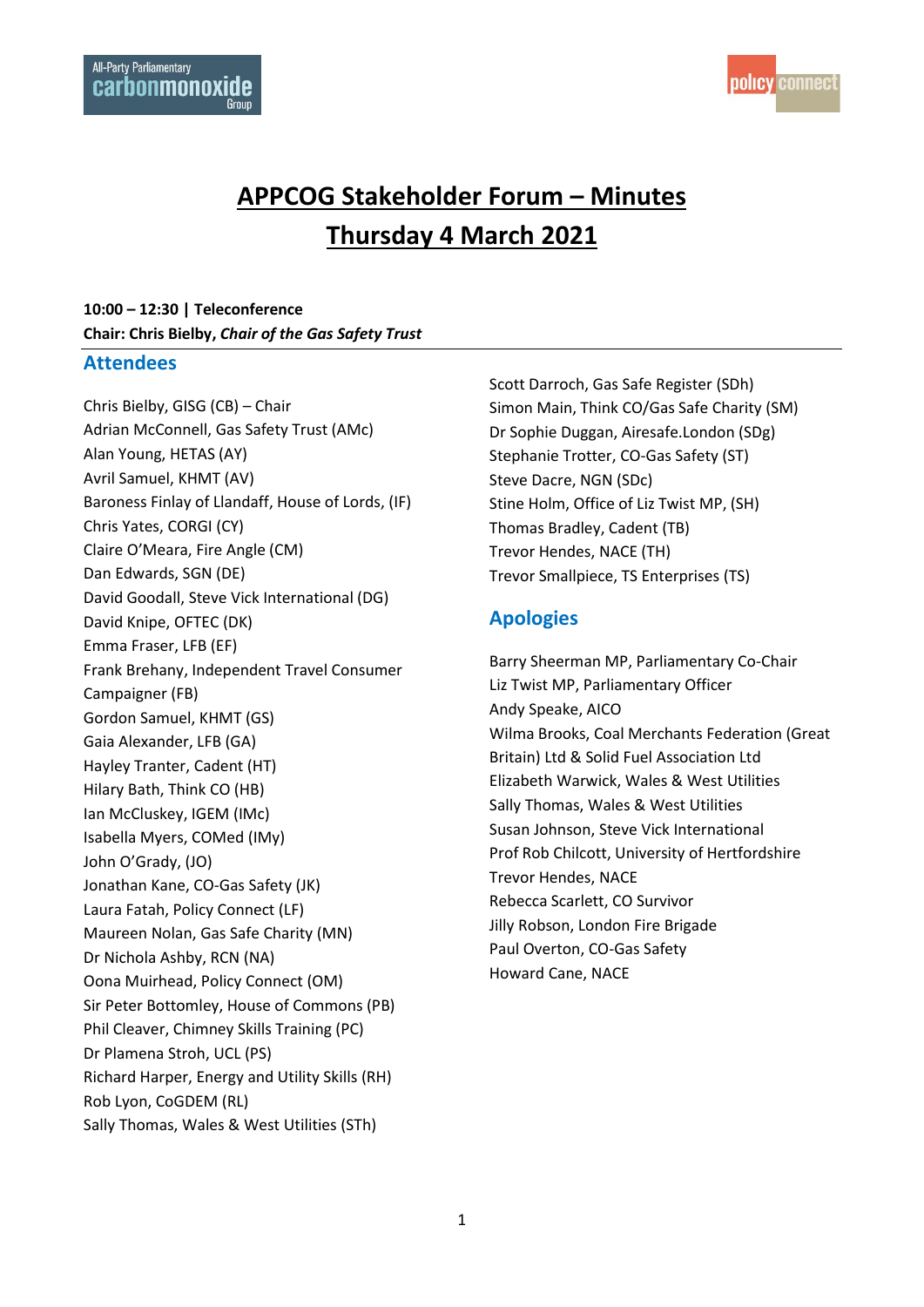

# **1. Welcome by the Chair, introductions and apologies**

CB welcomed members and received apologies. Particular thanks were given to Dr Nichola Ashby, the Head of Professional Learning and Development for the RCN who will deliver a guest presentation on the CO specific learning, created by Think CO and funded by the Gas Safe Charity, that the RCN have incorporated into their Learning Management System. CB also welcomed newcomer John O'Grady who will provide media expertise, and David Goodall, who is the newly appointed chair of the Sci-Tech group.

## **2. Matters Arising**

- 1. **Policy Connect** to send out Gas Safety videos to members, including those made by Katie Haines Memorial Trust (KHMT). **Done**
- 2. **Policy Connect** to arrange a SciTech handover meeting with Chris Bielby and David Goodall. **Done**
- 3. **Policy Connect** to forward details for Jilly Robson and Pat Meehan to KHMT, regarding provision of free CO Alarms for Fire service. **Done and engagement has gone forward**
- 4. **Fire Safety Bill, Baroness Finlay Done** CO amendments were tabled with support from GST but not taken forward. OM suggests that the [Draft Building Safety Bill](https://www.gov.uk/government/publications/draft-building-safety-bill) may present opportunities **Action ongoing:** LF to monitor legislative developments and seek opportunities for policy development
- 5. **KHMT** to send eBay contact details for complaints and any other available information regarding black spot detectors to secretariat. **Done** details received from KHMT, letter to eBay now sent from 5 APPCOG Parliamentary Officers. **Action ongoing** – LF will keep stakeholders updated re eBay response
- 6. **Policy Connect** to arrange meetings to further explore the issues discussed regarding appliance installation, testing for CO, and patient pathways. **Rolling action – next event is Data Workshop on 1 April 9:30am**
- 7. **Boat Safety Scheme** (Graham Watts): Two tragic CO deaths on 03/12/2019: The investigation bulletin has come out but still waiting for the full outcome. **Ongoing**
- 8. **Policy Connect** to seek input re working group from COMed and Comms group members to raise awareness of PSR **Ongoing – LF to produce proposal for group objectives**, GDNs may wish to engage re drive for single point of registration for PSR.
- 9. **Patrick Meehan, National Fire Chiefs Council**: Cumbria trial where a CO reading was taken at every CO incident. Was the trial taken forward to the Committees of NFCC?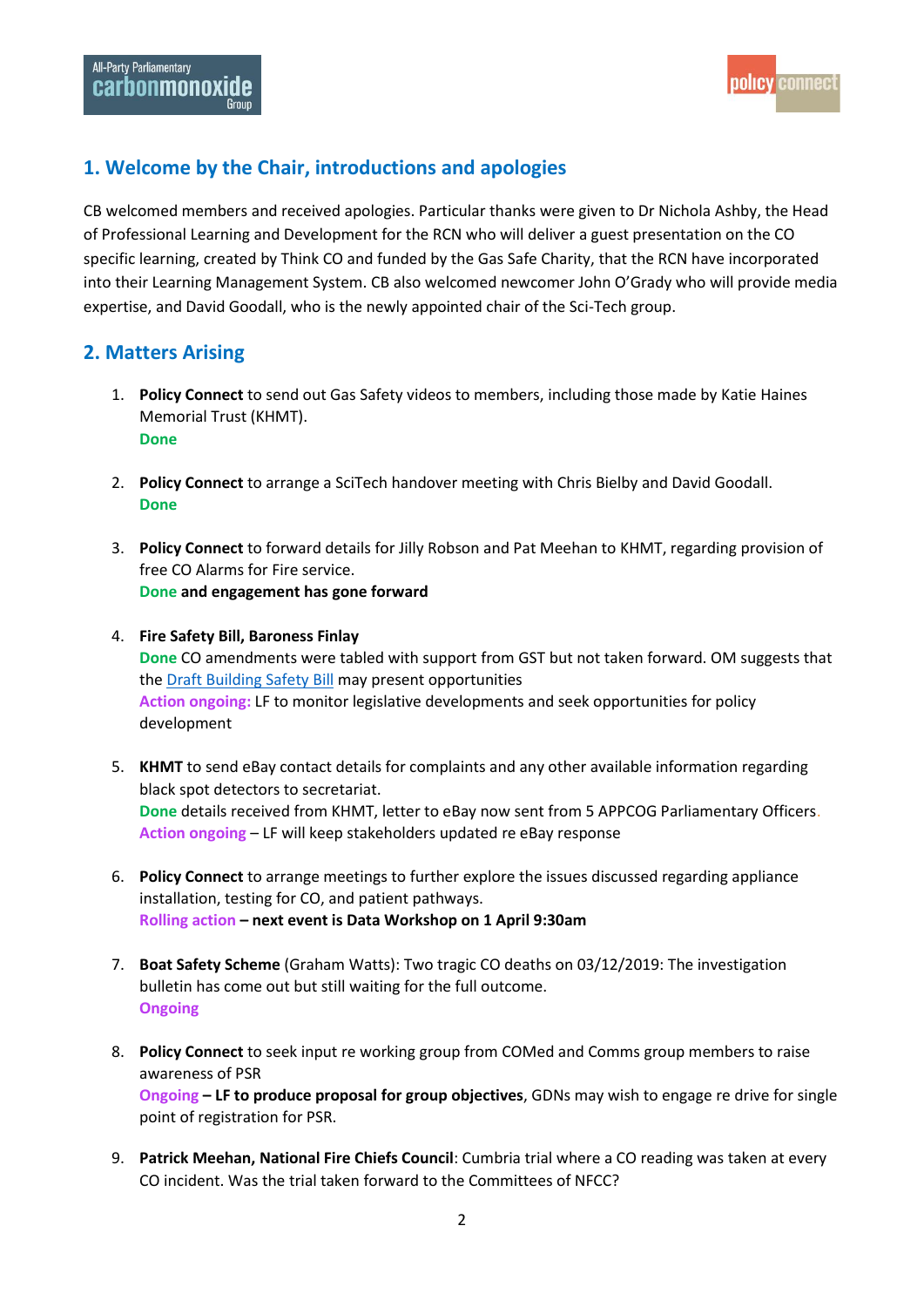

**Update**: attendees inform LF that PM is no longer in post **Action:** LF to seek info re the new NFCC lead from Rick Hylton **Action:** LF and GA to follow up with Claire O'Meara re contacts at Cumbria Fire [done]

# **3. APPCOG Secretariat Update**

LF gave some highlights from the secretariat update; please find full written update attached.

## **4. APPCOG Working Groups Update**

### **a. Comms Group, Rob Lyon**

The first comms group meeting was held last week, some key points discussed included the awareness weeks for CO and Gas Safety Week (GSW), the extension of the CO alarms regulations, and a summer campaign on short-term lets.

This year's CO Awareness Week (COAW) gained over a million impressions on social media (twitter). Stakeholder engagement was successful; holding preparatory meetings just prior to the COAW was helped to align the message and unify all those involved. Asset creation was a new thing for us this year, an online 'asset pack' was made available for free. This included shared imagery and resources to help individuals and groups amplify the campaign. The asset pack was downloaded over 100 times, providing a strong and engaged public base to build from in 2021. Both campaigns taught us the impact that groups can have when core messages are shared effectively, and the public reach far exceeded that gained in 2019. For 2021 we plan to go bigger and better, goal setting and messaging is going to start even earlier so we will be well ahead of the game. We are hoping for a parliamentary launch for COAW in 2021.

Another focus for the Comms group will be the extension of the CO alarms regulations, when the MHCLG consultation outcome on landlord's duties is given. This legal development should increase awareness that home owners offering Short term lets, such as those leased via air BnB, are considered landlords and have a legal duty to provide CO alarms. Comms members from the Safer Tourism Foundation will be key allies, as will the National Landlords Association. The anticipated 'staycation' effect of COVID means that this may be most effective over the summer.

OM: APPCOG parliamentary Co-Chairs have responded to the consultation from MHCLG and suggested that APPCOG could assist with a public information campaign to accompany the extension of the regulations, we will keep members updated on this.

**Action:** LF to include John O'Grady in Comms group going forward

## **b. COMed Group, Issie Myers**

IM provided an overview of COMed project work. At the recent meeting COMed on 18 February, attendees received an excellent presentation from Prof Abramov and Dr Stroh from UCL on their GST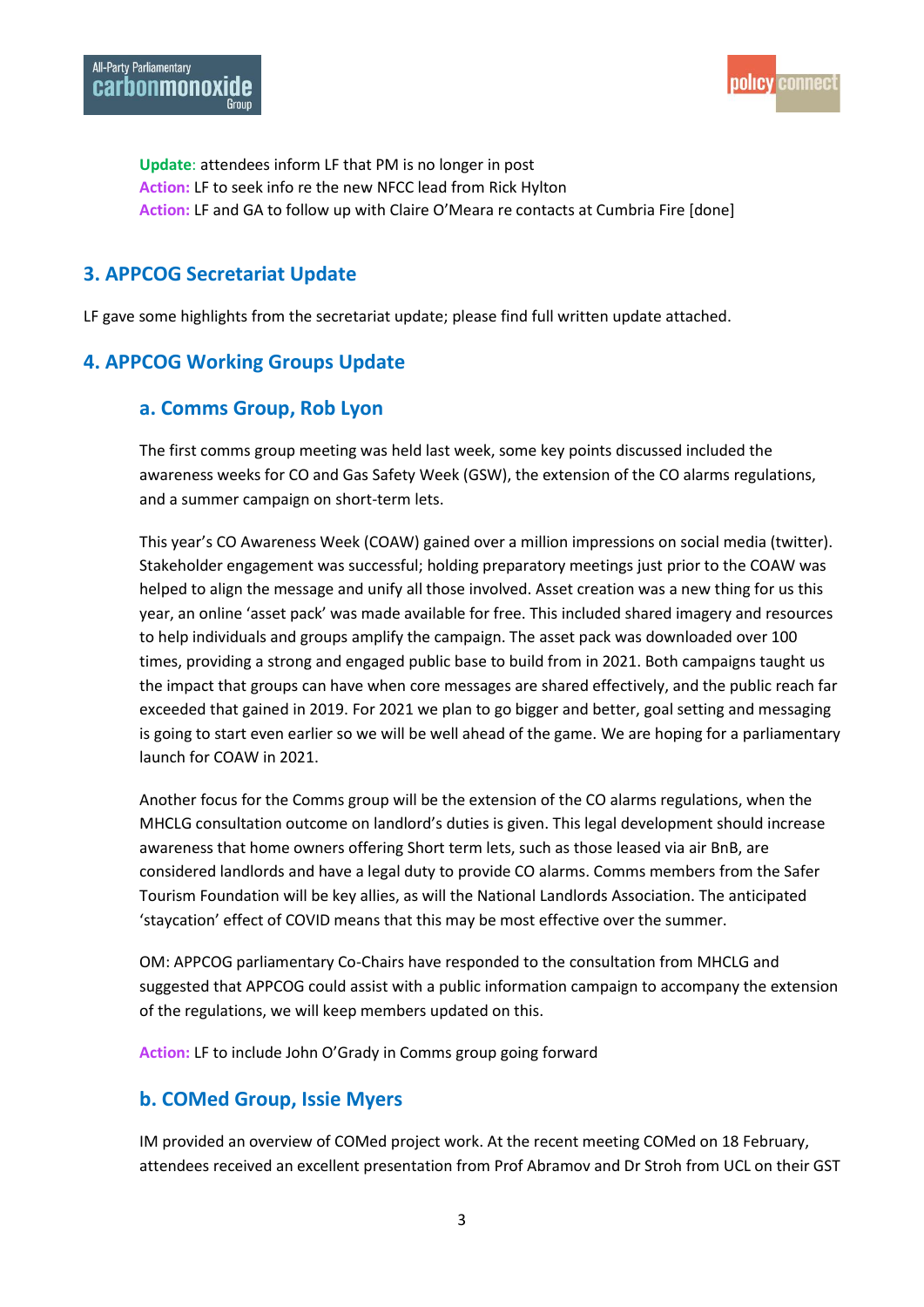

funded work on the effects of O2 delivery on hypoxic brain cells, which led to an engaging discussion on the opportunities for oxygen treatment of CO poisoning. GST have agreed further funding to support this important work and ensure results can be developed.

COMed member updates:

- Good news on pregnancy, work is going ahead in Manchester with HW
- Bob Flanagan has new information about CO incidents and near misses as reported in the press at a European level which will be taken forward with PHE
- Two lab based studies can now progress, CO exposure on embryo development in chicken eggs
- Robert Dickinson is due to start looking at changes observed in the brains of rats due to CO exposure, again GST funded. Before analysing brain samples, RD had observed the behavioural difference that CO exposure had caused in the rats, such in their gait and memory function. The project is now in the final stage, so we look forward to results.
- MH and IM et al have been granted funding by GST to look at pupilo-metry as a biomarker in relation to low level CO poisoning. MRI and **Transcranial Doppler imaging will be used for further** analysis. This method has not been used before in this field, so it is a very exciting project.

CO effect on the cardio vascular system, there is a seminar next Wednesday, 10 March 2021. We are looking at how people with existing cardio vascular diseases might be additionally compromised due to low level exposure on the home.

PSR will be a future area of work, also looking at patient pathways and how this impacts compromised patients. Expansion of e-learning will be taken forward, we look forward to hearing from Dr Ashby on this today.

## **c. CO+ SciTech Group, David Goodall**

CB, DG, OM and LF met recently to agree a strategy for this group. CB thanked OM for revising the Terms of Reference, which provided a basis for CB and AMc to reach out for new group members. This had led to (at time of the meeting) three new requests to join the group. DG has taken on the role of Chair, the next step will be to send out a questionnaire to new and existing members to establish what will work best for the group. Once this has been done, we are hopeful of setting up a meeting swiftly.

## **5. Presentation from Dr Nichola Ashby**

Dr Ashby thanked the group for inviting her to speak, and congratulated members on the significant progress made over the last two years since her time as a COMed member. Dr Ashby will present on the carbon monoxide e-learning program 'Think CO', originally developed with funding from the Gas Safe Charity, which the RCN has recently incorporated into their online learning for all members and website visitors.

The RCN is the largest professional body and trade union in the UK, with almost 500,000 members across voluntary, health and social care sectors, from 16-year olds to post-retirement nurses. The project aims were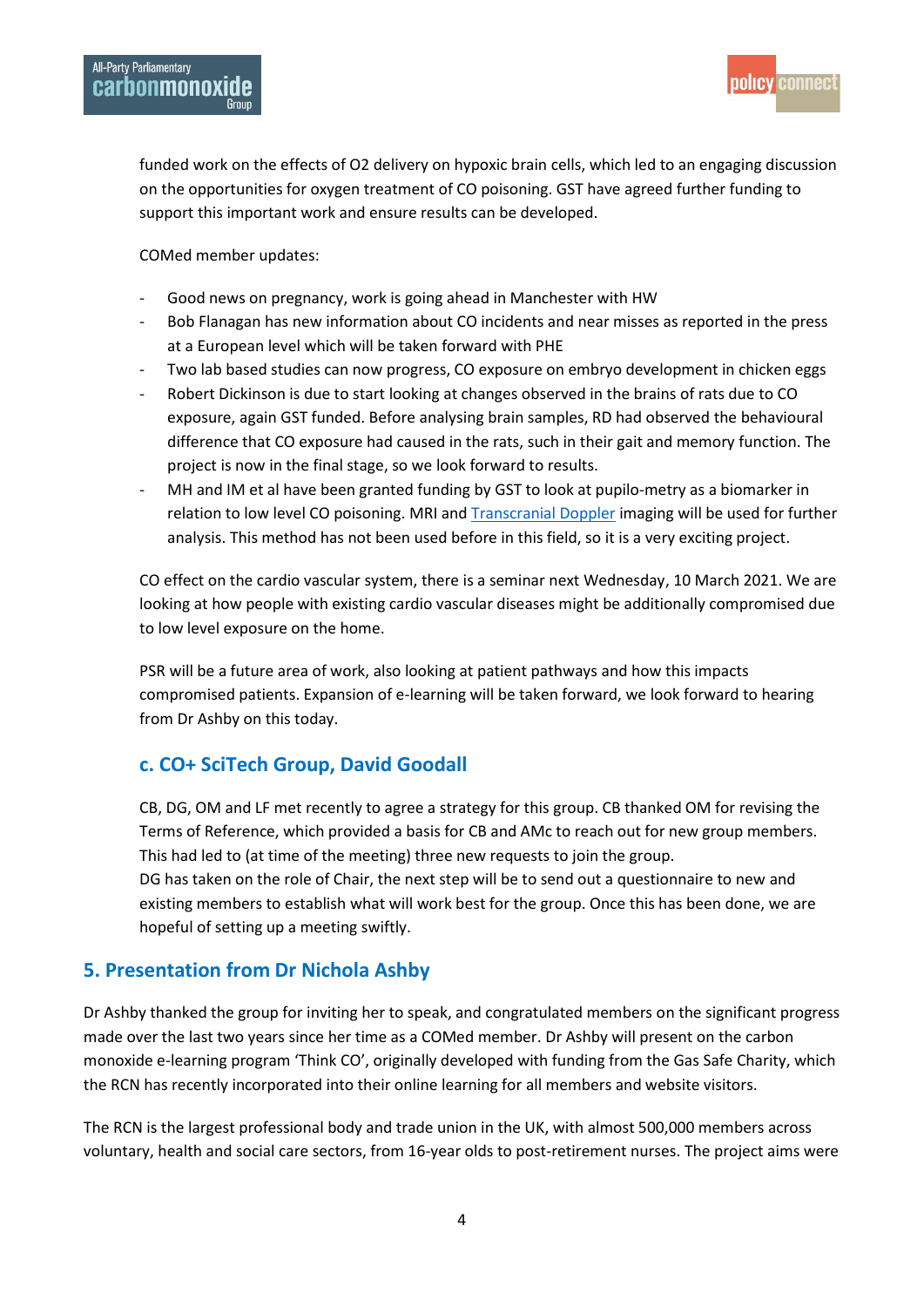

to increase CO Awareness across the whole workforce, to identify health risks in patient groups and also to raise awareness amongst workers who are going in and out of people's homes.

To be sustainable, the final learning product needed to be available for free, not require frequent updates, and the RCN wanted to see the impact this had on healthcare. After seeking feedback from members on the accessibility, usability and applicability of different platforms, it was decided that the Think CO e-learning program would be taken forward.

The Gas Safe Charity e-learning 'Think CO' went online as a free to use resource which people can log into and return back to. NA explained that bite sized rapid learning is what works well, statements of principles, small podcasts no longer than 15minutes. Members do not have time to sit and undertake extensive training programs. The RCN provides rapid fire learning, accessible via phone on a 'three clicks' basis; giving members easy access to info and resources that work for their needs.

Ideally, the RCN would like to see this program being embedded across the approved education providers so it becomes a part of the standard training offered. An education strategy is about to be launched, which will explore how to apply academics credits to learning modules such as this and stimulate higher levels of engagement.

Dr Ashby commented on the challenges that the pandemic has presented, which has meant that the intended face to face events have had to be put on hold. There can be some confusion between COVID-19 symptoms and CO poisoning, it can be hard for health care professionals to clarify the difference, and a specific comms plan is required to increase uptake and awareness as COVID-19 may be the first thing that comes to mind.

However, although this has been a purely digital campaign there has been reasonable internet traffic, members have been redirected to the Think CO modules from other areas in e-learning.

CB thanked NA for this excellent presentation, and opened the floor for comments and questions:

SM from Think CO/Gas Safe Charity (who developed the RCN e-learning modules) has just come from delivering a workshop for health and social care professionals this morning. One significant difference to share re CO and COVID-19 is not having a high temperature in CO poisoning.

GS: KHMT funded a poster designed by Dr Ed Walker for Emergency Departments, highlighting the symptoms of CO poisoning and how to identify it in patients. Would such a poster be useful in nursing stations and other frontline settings? GS and KHMT would be happy to fund this, and highlight that they have made about 5 videos which last approximately 2mins each, these could be used to provide context for learning programs. The offer was gratefully received.

ST: asked NA about the algorithm that DH has for GPs to identify the CO poisoning, and raises her concerns that this is incomplete as it does not take into account data about CO presence in the home. CO testing on individuals can often give dangerous false negative results. ST also offered case studies from the CO-Gas Safe Charity for use by NA. NA thanked ST and was open to further discussion on this.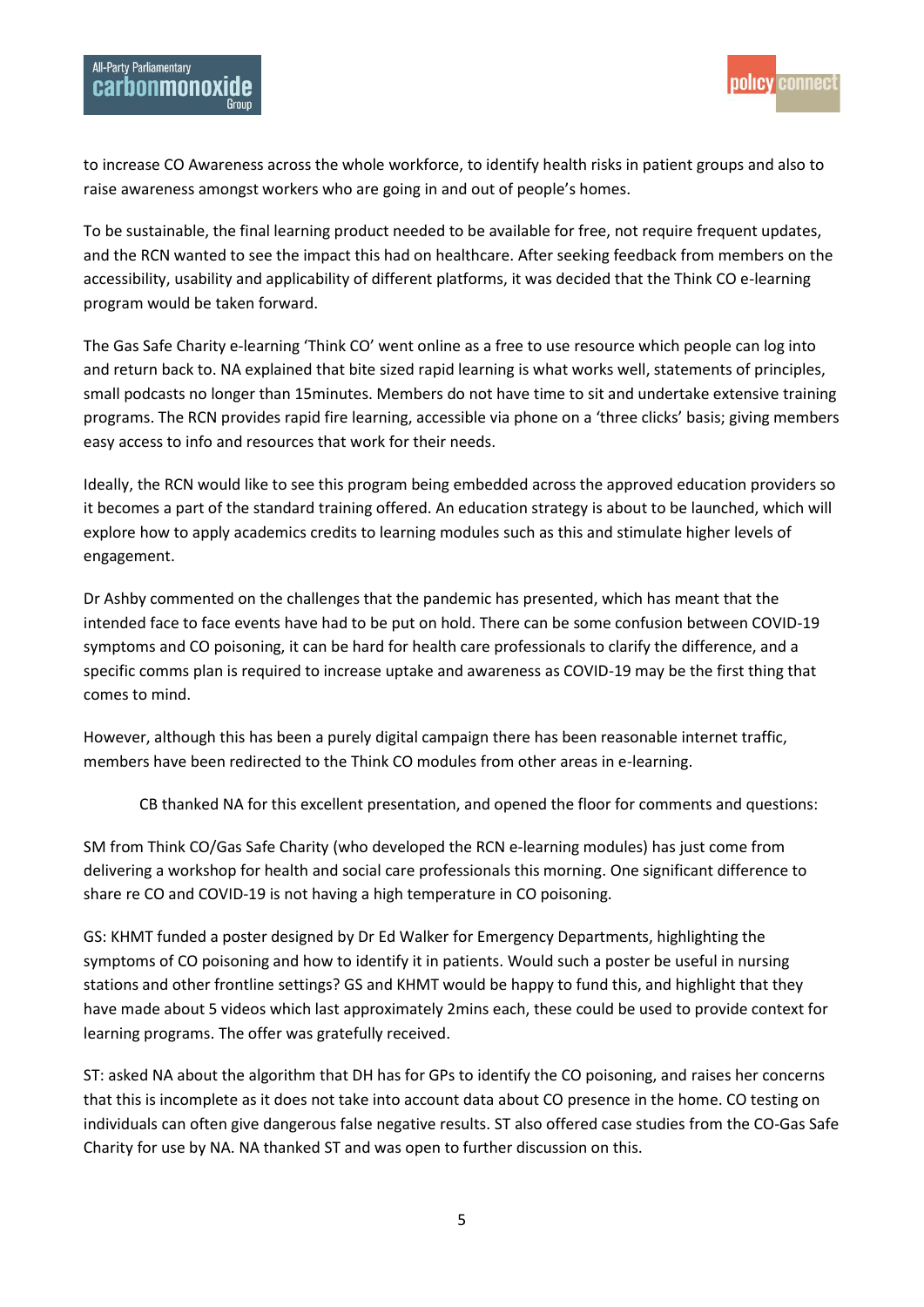

SDc: would like to know if RCN can test the knowledge before and after the nurses and other healthcare professionals had used the e-learning? If so, this would provide a useful comparator to align with public awareness. RCN does look at pre and post knowledge, there will also be a significant evaluation of the learning program once it has had enough time to be absorbed.

NA also commented that she supports 'trigger system' for cases of CO exposure, where those who have been exposed could be flagged and easily referred into the healthcare system, and would welcome the opportunity to explore this idea with gas engineers and others involved in appliance maintenance.

IM COMed are very supportive of the patient pathways/trigger system initiative and have been contemplating ways to take this forward, taking into account gas engineers and others who may be able to report. This is on the agenda for COMed and we do acknowledge there is a problem here. It would be good to include NA in those conversations going forward. Julie Connolly may be able to provide some useful case studies and insights on her PhD in terms of patient experience and HCPs.

SM also shared with members that online interactive workshops of an hour in length are available via Think CO and have been taken up well. One of the questions they ask in the workshop is around CO and risk assessments, about 60 – 70 organisations have offered to engage in more detailed analysis with Think CO to show what changes they have made as a result of the training. SM shared that some Safe and Well teams (who are part of fire and rescue) have changed their practices after doing the Think CO training and now check for CO alarms in the homes of those they visit.

**Action:** NA has shared her email address with attendees, GS and AS will follow up on this action to develop a CO poster for use with nurses, GPs and other frontline healthcare workers. SDc may also follow up re awareness and impact gauging, and others as appropriate.

## **7. Update from APPCOG members and stakeholders**

#### **a. Frank Brehany, Independent Travel Consumer Campaigner**

In terms of travel, it is the comms challenges that lie ahead. In particular, over summer there is likely to be an increase in people who are first time 'staycationing', if there is structured messaging that seems the best place for it to be focussed upon, in relation to the specific CO dangers posed by BBQs and LPG. The scale of holidays abroad will be largely unknown until June I think. FB notes that there is likely to be an increase in first time Air BnB owners too, who will need to be aware of their duty to provide CO alarms to those residing in their property.

OM reminds the group that there is an APPCOG report on this ready to be launched, it was put on hold over lockdown so as to get maximum impact from publication at the point when people are beginning to consider holidays this summer. The extended MHCLG alarm regulations will also be a key date to consider in the planning of an awareness campaign.

#### **b. Gas Safe Register, SD**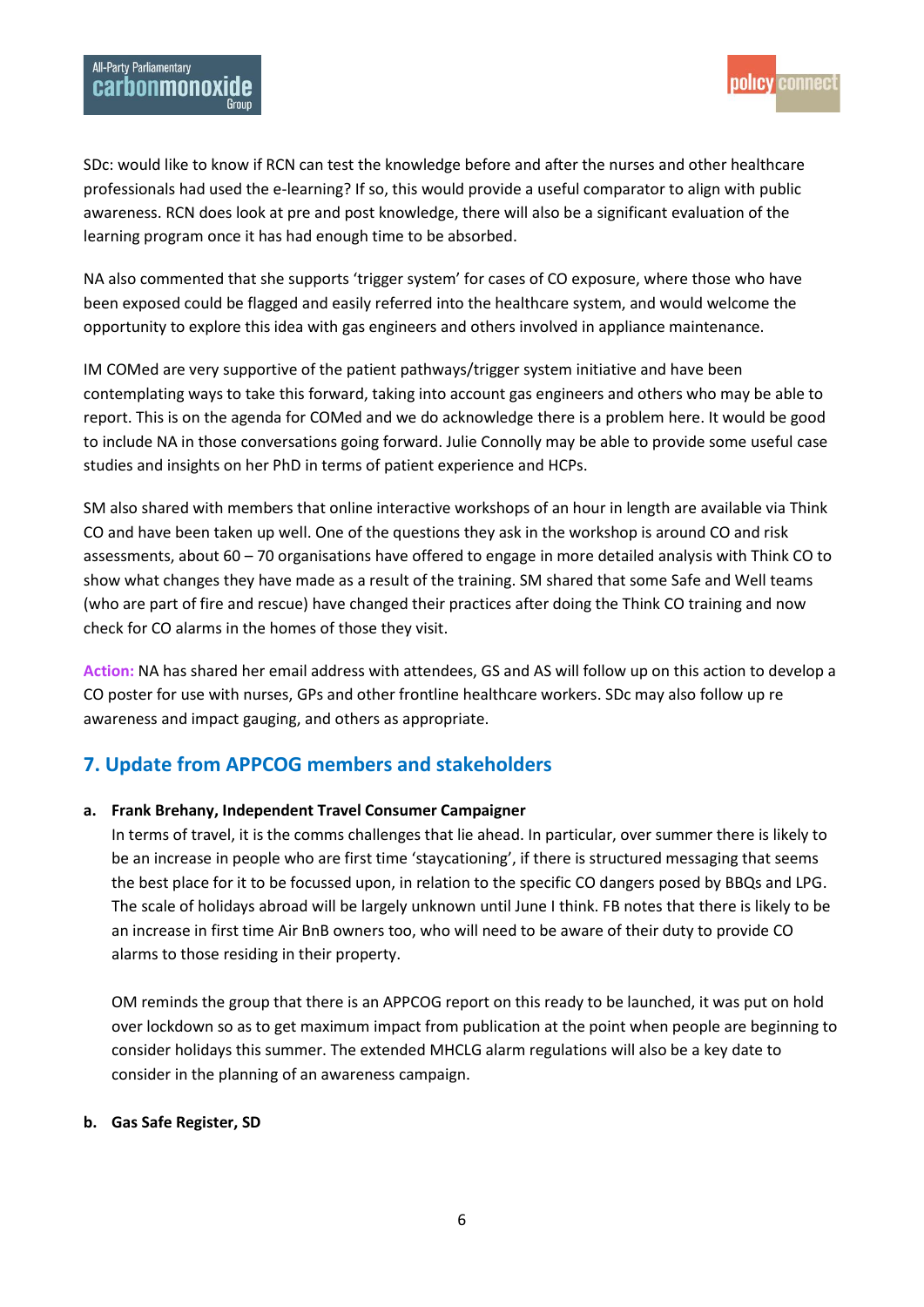The winter branding campaign for GSR is currently running and has been since November. The work around the Ripple effect film fed into that, talking about the importance of servicing and more general information on recognising CO symptoms and the importance of using an audible alarm. GSR is currently bringing ideas together for a spring campaign, with a view to explore how to create an analogue to the opposite of the "Switch On" season (in September) for spring which is essentially a "Switch off" season. Messaging may include encouraging consumer to think about getting prepared in the down season, and also holiday safety.

policy connec

GSR try to make Gas Safety Week (GSW) as inclusive as possible, and welcome others to get involved with the awareness event. GSW 2021 will be 13 – 19 of September. GSR are currently in the planning and prepping phase for this, SD will be reaching out to this group and others for input regarding particular themes or areas of focus that members feel would be of value this year. It is hoped that GSW can evolve this year as it is well established enough to have a strong base to work from. It is currently perhaps unlikely that face to face events will be permitted, so perhaps it is advisable to focus on developing more digital outreach, as we did successfully this year. For those wanting to see the report on the 2020 Gas Safety Week you can access it here[: https://www.gassaferegister.co.uk/media/3216/gas-safety-week](https://www.gassaferegister.co.uk/media/3216/gas-safety-week-report-2020.pdf)[report-2020.pdf](https://www.gassaferegister.co.uk/media/3216/gas-safety-week-report-2020.pdf)

#### **c. Federation of British Chimney Sweeps (BFCS), PC**

CS Certificates are now digital, so PC has been able to access almost 5k certs which a registered sweep will leave at every property they visit. These include information about a CO Alarm check, a sweep will check the battery, placement and expiry date of alarms when they visit homes. From Oct 2020 to Jan 2021 they obtained statistics taken from 4,835 chimney sweep certificates. PC anticipates that going forward data will be harvested in this way every quarter and published annually.

- Overall, 33% of homes with solid fuel appliances or open fires do not have a working CO alarm in the room
- Of the 66% of those with CO alarms, 17.5% were issued with advisory notices, which are likely to be related to issues of alarm positioning
- Sweeps also identify the type of appliance, Defra is promoting a new stove type that has lower emissions

#### Numbers without CO alarms by appliance type:

| <b>DEFRA Stoves</b> | <b>Stoves</b> | <b>Open fires</b> |
|---------------------|---------------|-------------------|
| 13.2%               | 26.5%         | 60.75%            |

The BFCS have been promoting smart alarms, where CO data can be downloaded but so far there has small response to this initiative so it has been impossible to draw any conclusions from this as yet. Amongst home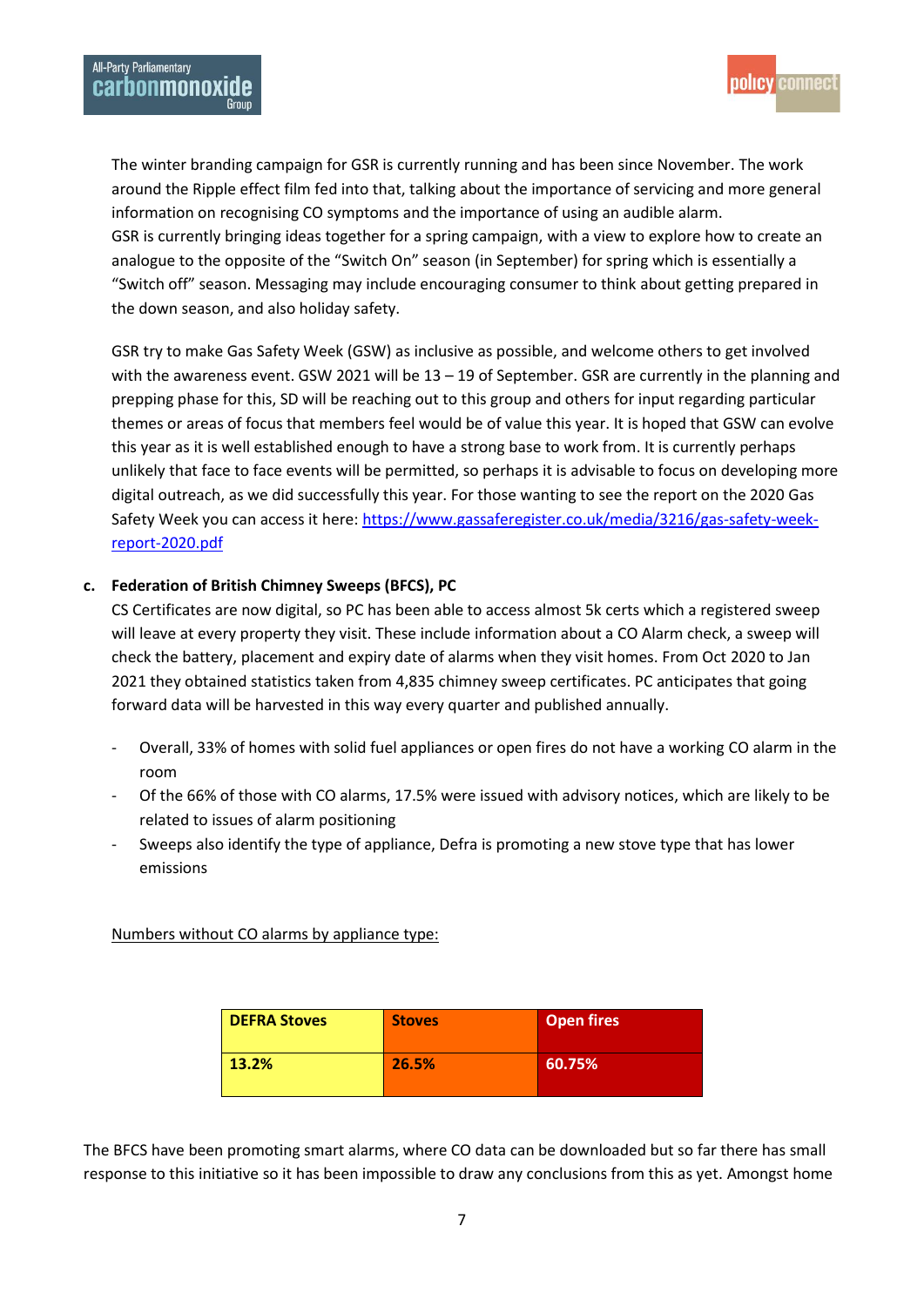

visitors, there is a huge potential for the role of the chimney sweep to be developed in terms of CO Safety and public education.

PC states that solid fuel appliances represent approximately 50% of CO fatalities across the UK, which is disproportionate when considering how many homes have gas, and how many homes use solid fuel. It is also worth noting that solid fuel is capable of producing much more CO than a gas installation. CB thanks PC for this useful information.

**Action:** LF to pick up with PC re data shared and potential opportunities to engage sweeps in a home visitor role

#### **d. IGEM, IMc**

IGEM has recently published two standards, in January the IGEM G11 'Unsafe Situation Procedures' and this month the 'Standards of training and gas work' that all registered training providers have to follow. Both are available t[o download free from IGEM](https://www.igem.org.uk/technical-services/technical-gas-standards/) website, and the 'Unsafe Situation Procedures' (or 'Unsafe Sits') are also available from the Gas Safe Register's website. The 'Unsafe Situation Procedures' are being launched with an app on Android and Apple as well to provide engineers with a tool when they are out in the field.

In June 2021 IGEM are holding a Gas Safety Conference which GISG are supporting, this will include a dedicated strand for CO research. The conference will showcase some of the gas industry safety award winners who will share their safety case studies and initiatives.

Gas Quality update: IGEM have been working on a new standard for gas quality in the UK for 5 years now, the comment phase is complete and the standard is now with HSE who are reviewing the safety case material. The intention is that HSE will carry out an impact assessment regarding changing the standard.

**Action:** LF to circulate info re the IGEM conference: **9 June 2021**, 9am – 4pm[: IGEM Safety Conference-](https://www.igem.org.uk/events-and-courses/igem-safety-conference-june-21/)[June-21 -](https://www.igem.org.uk/events-and-courses/igem-safety-conference-june-21/) IGEM [done]

#### **e. CO-Gas Safety, ST**

CO Gas Safety marked its 26 year anniversary on 25 January. A report and press release has been published to announce some generous donations received by the charity, including an anonymous donation of £100,000 in December 2020, £2,150 from the Guild of Master Sweeps, £22,134 from npower and a £20,000 pledge from Kane International Ltd. The charity is now considering productive ways to use the donations, and hopes to resume filming activity soon.

CO-Gas Safety continues to press for the implementation of the HSE recommendations from 2000; that the Gas Emergency Service should record CO levels, testing appliances once they have been turned back on after a suspected CO incident. It is noted that neither HSE nor Ofgem have consulted on this issue, despite a memorandum of understanding to do so. ST has requested meeting with HSE and Mimms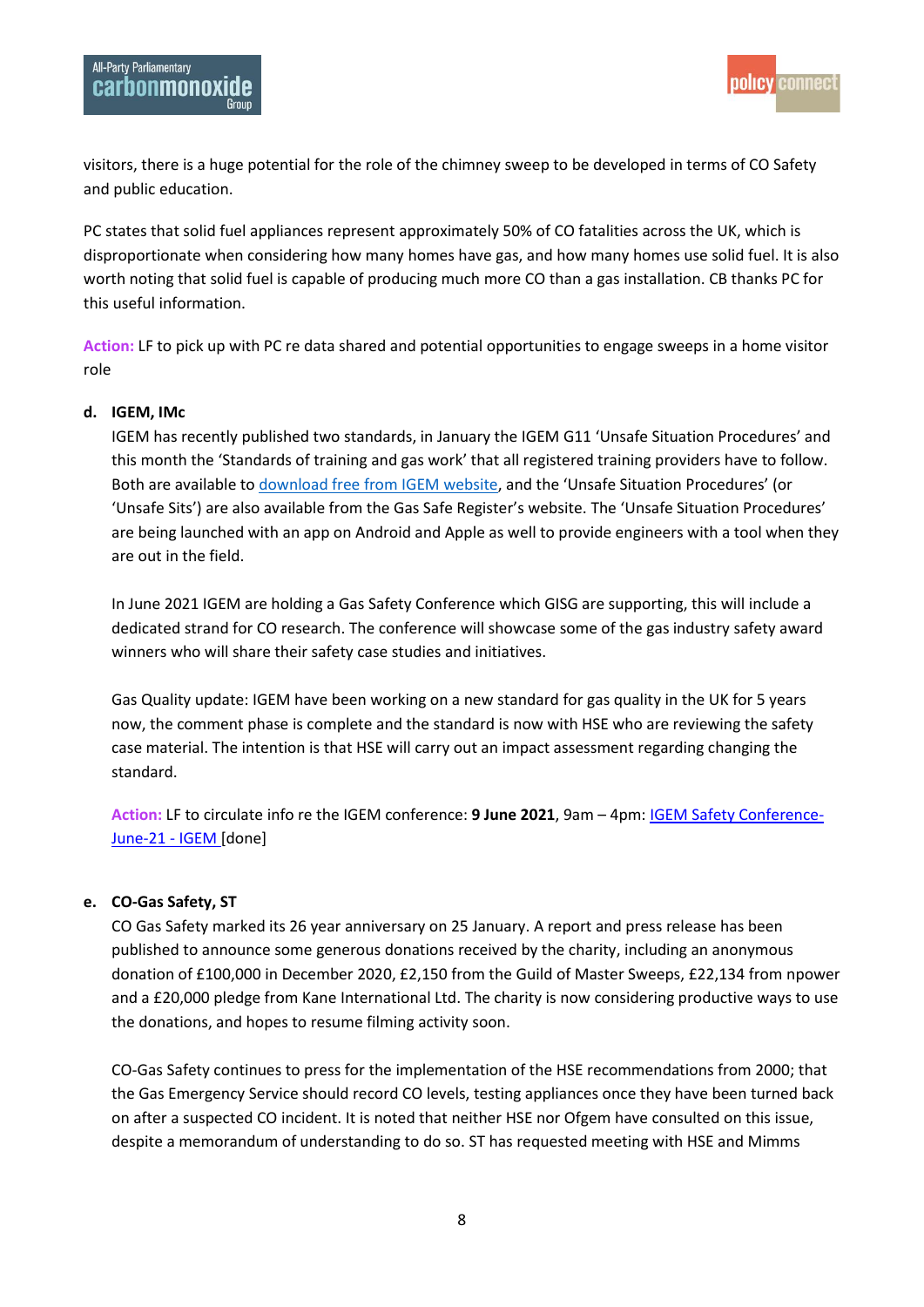

Davis to discuss these matters but has not had a response. ST requests APPCOG to consider approaching the minister.

CO-Gas Safety is working with GDNs including Cadent and NGN. In a recent project, the awareness raising Safety Seymour campaign has been taken to Jersey, as this is outside the UK there are particular hurdles to extending projects in this area.

ST reminds the group of the similarity between symptoms of COVID-19 and CO poisoning. It is critical that testing for CO is done for home appliances and atmospheres to correctly identify whether symptoms may be caused by exposure to CO. CO-Gas Safety support legislative changes, for the landlords gas safety check to include mandatory testing for CO and for alarms to be mandatory in all properties. Most registered gas engineers do test for CO, but it is not mandatory.

ST supports the APPCOG's response to the MHCLG consultation, it is disappointing that gas cookers were excluded from this. ST references the issues with the reliability of data on CO fatalities and injuries, which is likely to be just the tip of the iceberg. A lack of accessible records on CO exposure also negatively impacts survivors, who often struggle to evidence their experience and access appropriate treatment.

ST referenced a GST funded study which was announced in 2015; where the FRS were to collect data from 'data loggers' in 75,000 homes, but sadly this did not happen. AMc updated the group that this was a study in collaboration with Liverpool John Moores University, it could not proceed as initially planned due to changes in the way in which the FRS were funded; meaning that they were prevented from taking part in activities that are deemed to be 'additional' to their duties. GST funded the academic data analysis and reporting part of the study, data was sought from other sources but this was more limited than hoped. A final draft of the report it anticipated soon.

**Action:** LF to connect with a couple from a camping exposure who may be suitable participants for St George's clinic trial.

**Action:** all members to refer any independent gas experts to ST/pass on ST contact details to gas experts

#### **f. GST**

AMc: GST had sponsored APPCOG to host the CO Data Workshop as previously discussed (see Secretariat update for details) which Baroness Finaly will kindly chair on **1 April at 9:30am**. A 'Save the Date' reminder will be sent out shortly.

CO and CV Workshop hosted by British Toxicological Society (BST) will be held on 10 March. Other upcoming research has mainly been covered in the COMed update.

GSTs main update is that they will be re-branding in early June and changing their name to the CO Research Trust, Baroness Finlay will become the new Chair of the Trust, as CB will become a trustee after 10 years at the helm. A new strategy includes seven priorities:

1. Improve diagnosis, e.g. identify new novel bio markers, so treatment can be received where needed and build up our tools so that eventually we can identify every exposure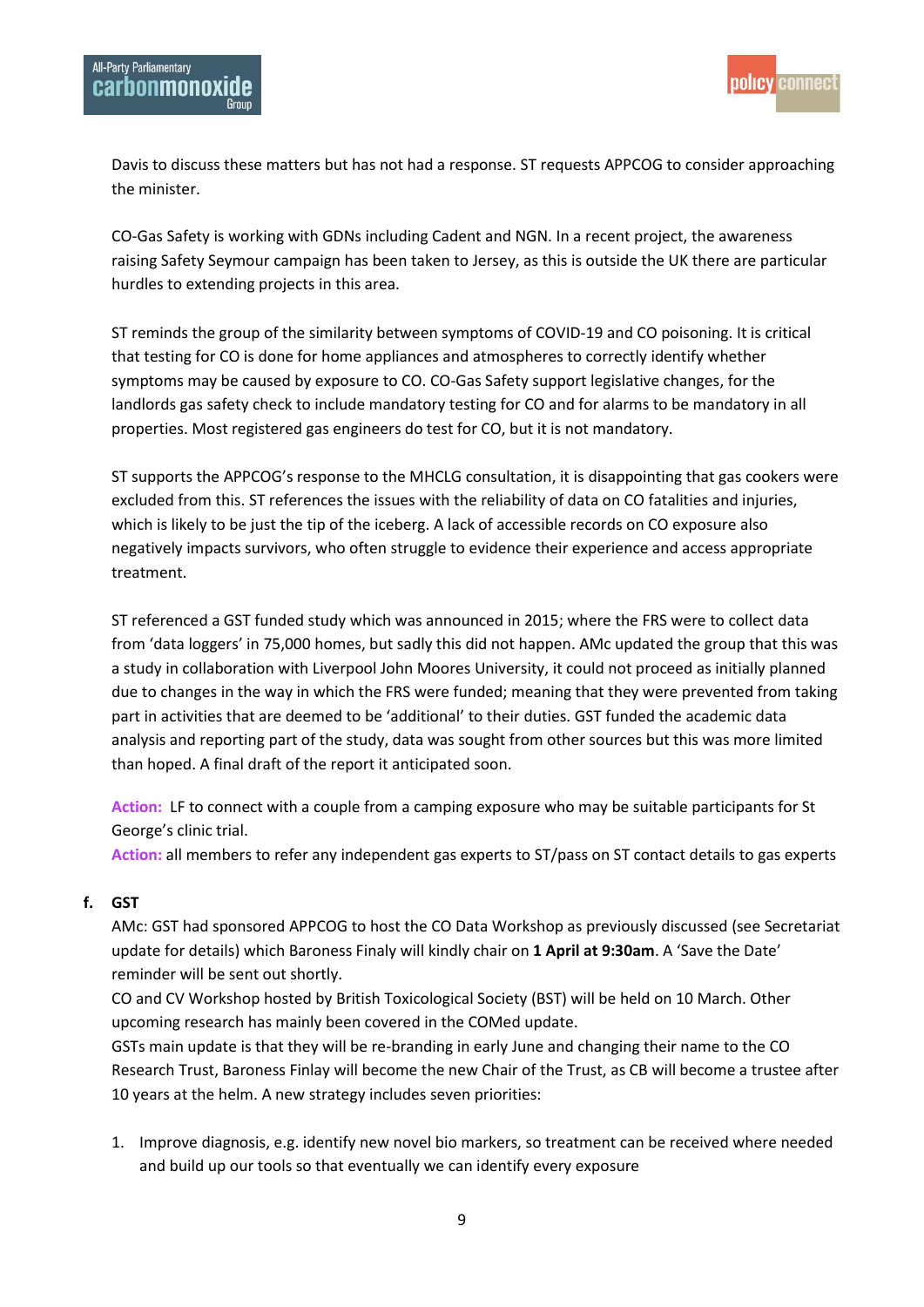

- 2. Improve treatment and therapeutics
- 3. Identifying the needs and specific risks of vulnerable groups and comorbidities, looking at health outcomes, older people, cardio vascular health and pregnancy
- 4. Work to quantify the prevalence of exposure and improve the data on CO
- 5. Built environment and energy efficiency measures, looking towards the Building regulations
- 6. Zero carbon agenda & working with industry colleagues
- 7. Better CO detection and risk reduction supported by new and novel technologies

#### Two grants calls:

- $\triangleright$  Small (up 10k) short or noel pilot projects: 8 June 14 July
- $\triangleright$  Main Grants call: 19 July 20 October

In further update, AMc informs the group of a situation in North Wales, where six school kitchens are in danger of being closed down due to being in a poor state of repair. Currently the kitchens can only be used when all the windows and doors are open. The council will vote on what to do today, installing induction cookers will be considered as an option. GST have written a letter, including research evidence, encouraging the council to address the problem at source, rather than going for a quick fix.

**Action:** LF to send 'Save the Date' for the CO Data Workshop 1 April to all stakeholders [done] **Action:** LF circulate info re the CV event 10 March [done] **Action:** AMc to update the group re the school kitchen situation

#### **g. London Fire Brigade, EF & GA**

The CO & residential boat project funded by GST has been paused; as the FRS cannot go into homes at the moment, and are not able to carry out home fire safety visits. It is hoped that the CO & residential boat project will be run across 16 boroughs. Data loggers need to collect 12 continuous months' worth of data for the research, to account for seasonal changes and report on the full picture. The project is on hold but everything is prepped and ready to go: there are training videos for staff, and a whole new set of guidance for FRS crews has been produced, specific to the fire, CO and water risks related to residential boats. A new booklet is currently being distributed, the Port of London Authority have shared this on their website to residential boat users.

Going forward there will be wider training for all crews; 5,000 members of staff will watch a training video on specific risks related to fire, CO and water on residential boats. It is acknowledged that CO awareness in FRS crews does need to be improved; EF asked members to understand that there is huge pressure of FRS at the moment and staff are being redeployed in many areas. LFB will have approx. £65million budget cut in the next few years, so it is essential that work undertaken is as effective and targeted as possible. Carbon Monoxide now sits under the Health Team within Community Safety, which has done a lot of outreach with vulnerable people and communities during the pandemic.

GA provided a further update on specific LFB CO work: GA and JR (Jilly Robson) are now the CO contacts for LFB going forward. AS and GS (of KHMT) spoke with JR following the last meeting and worked with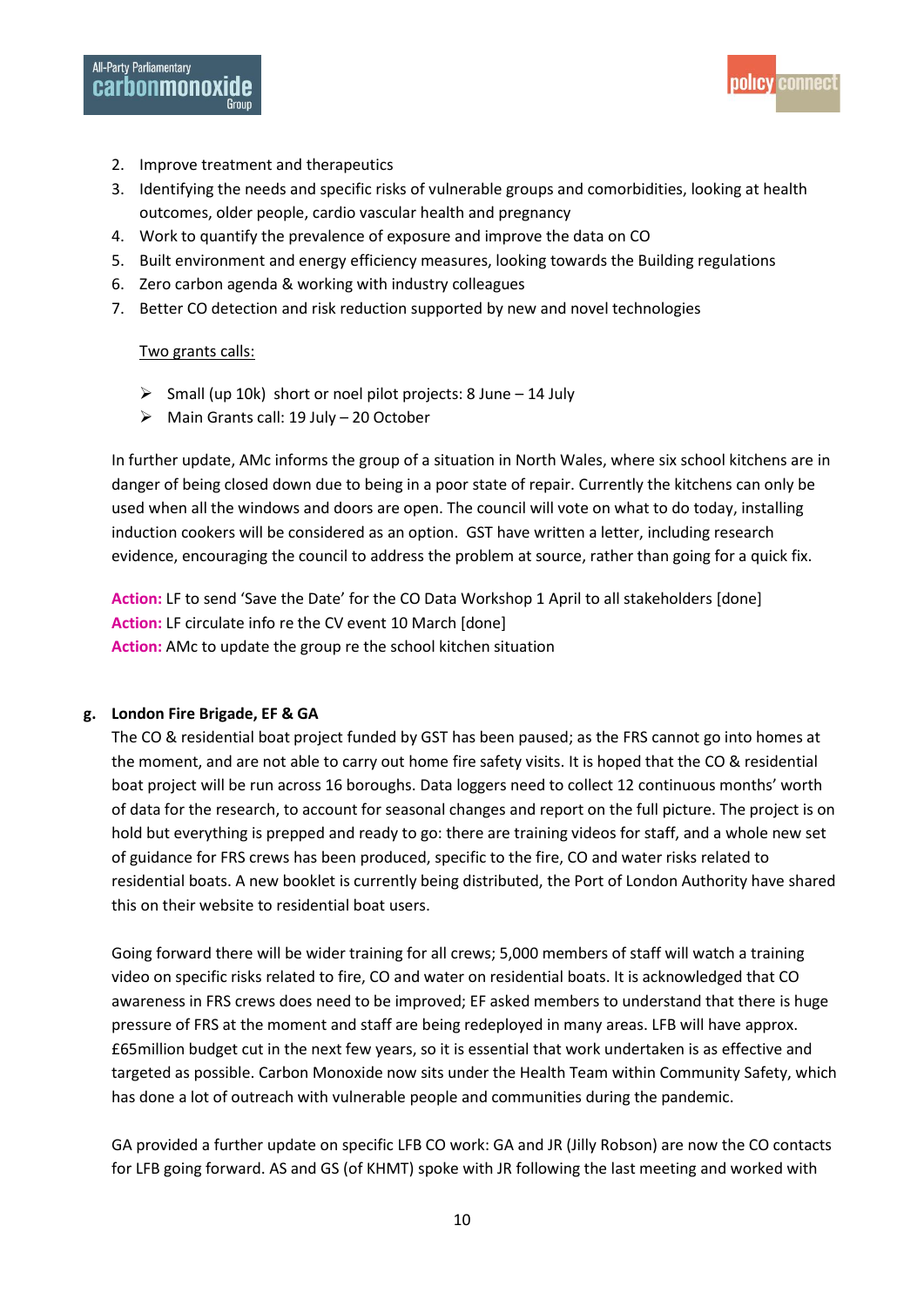

the LFB Comms Team to create an extremely powerful video for CO Awareness week, GA thanked KHMT for this effective collaboration, enabled via APPCOG. LFB Comms Team have also created a short snappy video on CO risk and exposure prevention, which was also launched for COAW 2020. A new website is coming soon with more information on CO, LFB used the asset pack from COAW to enrich and update their resources. GA also interested in Cumbria FRS project.

**Action:** LF to engage CC re Cumbria contact (as offered) and share with GA [done]

#### **h. Northern Gas Networks (NGN) – SDc**

NGN have been looking at tackling the issue of CO from a different angle, and are seeking to enhance data driven decision making across all areas. A prototype of a vulnerability mapping tool is being developed, this will allow NGN to identify hot spots of CO related reports and determine what the specific needs are (e.g. awareness, communication, training, poverty etc.). Some of this data is open source, to build the richest possible picture of what is happening in communities; food bank usage, the decisions individuals are having to make between paying for food or heating, and the ways things are progressing through the pandemic for consumers.

NGN are looking towards technological solutions for CO detection. An innovative piece of tech is in development, this has the potential to identify CO reading in the blood of a wearer. SDc can update the group when further details are made public, approx. mid-May.

Research has been conducted to test the knowledge and understanding of both CO and the PSR amongst all age ranges. In the 18 – 24 range, about 7% said they would sit and do nothing if their CO alarm went off. This clearly shows that more education is needed.

The Lake District Foundation have a reach of 20 million visitors each year, NGN are working with them to raise awareness in the anticipated upcoming 'staycation' period. This includes those in cabins, campervans, on boats, with BBQs and hiking parties.

Community Action Northumberland have 200 properties that are off gas and off electric, traditionally small farming communities that are using diesel generators and solid fuel, NGN wanted to know how to reach those people. Although these communities are not their gas consumers per se, there is a social and moral responsibility to them. SDc shared that there are approx. 2k over the UK that are off grid.

Supplier and shipper representation in APPCOG would be good, they own the gas that GDNs transport and have direct contact with consumers.

**Action:** LF to reach out to Abbey Sampson (known by JS and OM) for gas supplier contacts, also to seek representation from manufacturers to increase APPCOG reach and diversity.

#### **i. HETAS, AY**

HETAS has created three CO awareness videos specifically for solid fuel users which were uploaded last year. These include information on the correct placement of CO alarms, signs and symptoms of CO exposure, and risks; for both consumers and installers. AY supports PC's points regarding the educational role that home visitors, including sweeps, can have in informing the public of CO risks.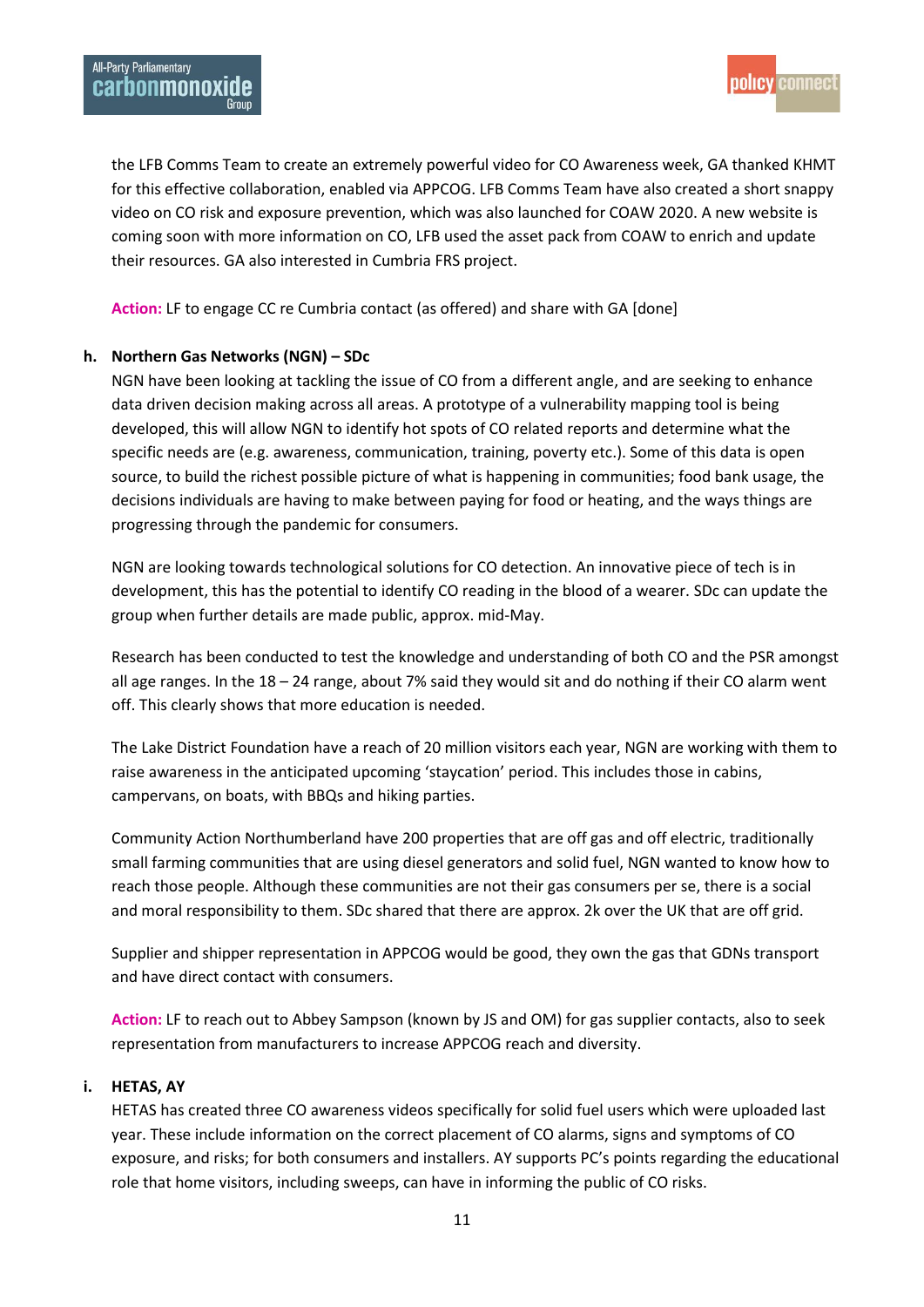HETAS reach out to emergency responders to ask for referrals to be made if there is an issue with SF so they can offer some guidance to the consumer, consumers can use solid fuel in various ways so individual advice is key to ensure safety. AY notes the lack of official pathways in reporting CO incidents, as mentioned a few times in this meeting; this has led HETAS to forge their own connections with emergency responders.

nolicy

The BSS have collaborated with HETAS for some time; HETAS also help to chair the Recreation Craft Committee which covers technical installation practice in boats. Installation then feeds back into correct use and CO awareness. HETAS have produced a booklet of 'glamping guidance' with the Glamping Association for safe use of wood burning appliances – yurts, luxury tents, caravans etc.

Over lockdown the HETAS website has seen an increase in traffic, information about installing solid fuel appliances in the home has been popular as more people are doing up their houses. Link to information regarding solid fuel/Carbon Monoxide[; www.hetas.co.uk/consumer/carbon-monoxide/](http://www.hetas.co.uk/consumer/carbon-monoxide/)

#### **j. KHMT, GS**

RoSPA Scotland and the Scottish Government put together a series of safety webinars for COAW, GS was featured as one of the two CO speakers. The powerful short [film 'She' which documents Katie's life](https://www.youtube.com/watch?v=7Q4ygmwmSAU), put together by RL, was shown and extremely well received. The KHMT newsletter for COAW solely contained facts taken from the asset pack from RL. Subscribe to the newslette[r here.](https://katiehainestrust.us8.list-manage.com/subscribe?u=165bf06ad05689a3fa30cab43&id=c63f203e27)

KHMT submitted a response to the MHCLG consultation on extending CO alarm regulations in January, outlining their concerns about gas cookers being omitted.

In an extension of the work to distribute 40 alarms to 40 fire stations, GS and AS have been donating 40 alarms via foodbanks with information brochures. KHMT thanks the manufacturers for donating and subsidising the cost of alarms so they could undertake this project.

The virtual London Marathon has three runners for KHMT in on 3 October 2021. Sponsorship pages will be set up shortly. KHMT have been offered five possible places in the Vitality Virtual London 10km Ballot. So far two runners have signed up, KHMT encourages others to get in touch if they would like to run as there are three places left.

KHMT are seeking to produce another film, ideally over summer, and are looking for script writers and collaboration. AS is in touch with a PR agency.

On 18 Feb 2021, which is Katie's Death Anniversary; AS put a post on Linked In which has received over 15k views. Stakeholders are asked to note that this platform can be used as a powerful tool to get the message out.

KHMT supports the expansion of protocols for the Gas Safe Certificate, particularly to include servicing as a requirement. GS feels that currently the GSC is insufficient, this should be nearer to an MOT and the boiler should be serviced before a certificate is given.